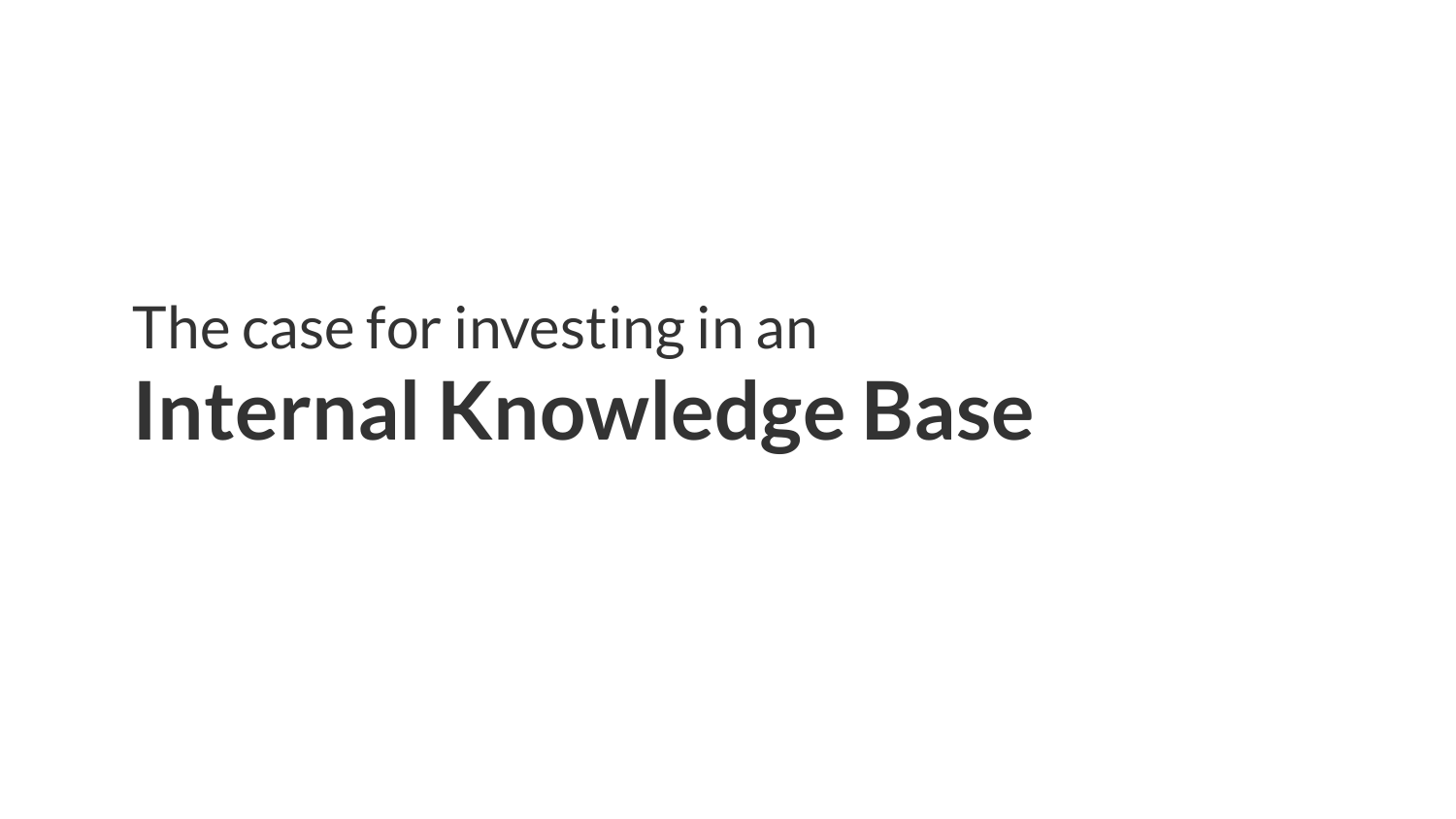### **Current state of our knowledge management**

- Knowledge is spread out across multiple tools: GDrive, Slack, Word, and people
- The team doesn't bother searching for answers before asking in person or on chat
- Teams don't have access to knowledge trapped in different sources
- If a knowledge holder moves on they take their know-how with them
- Can't track updates to documents/articles easily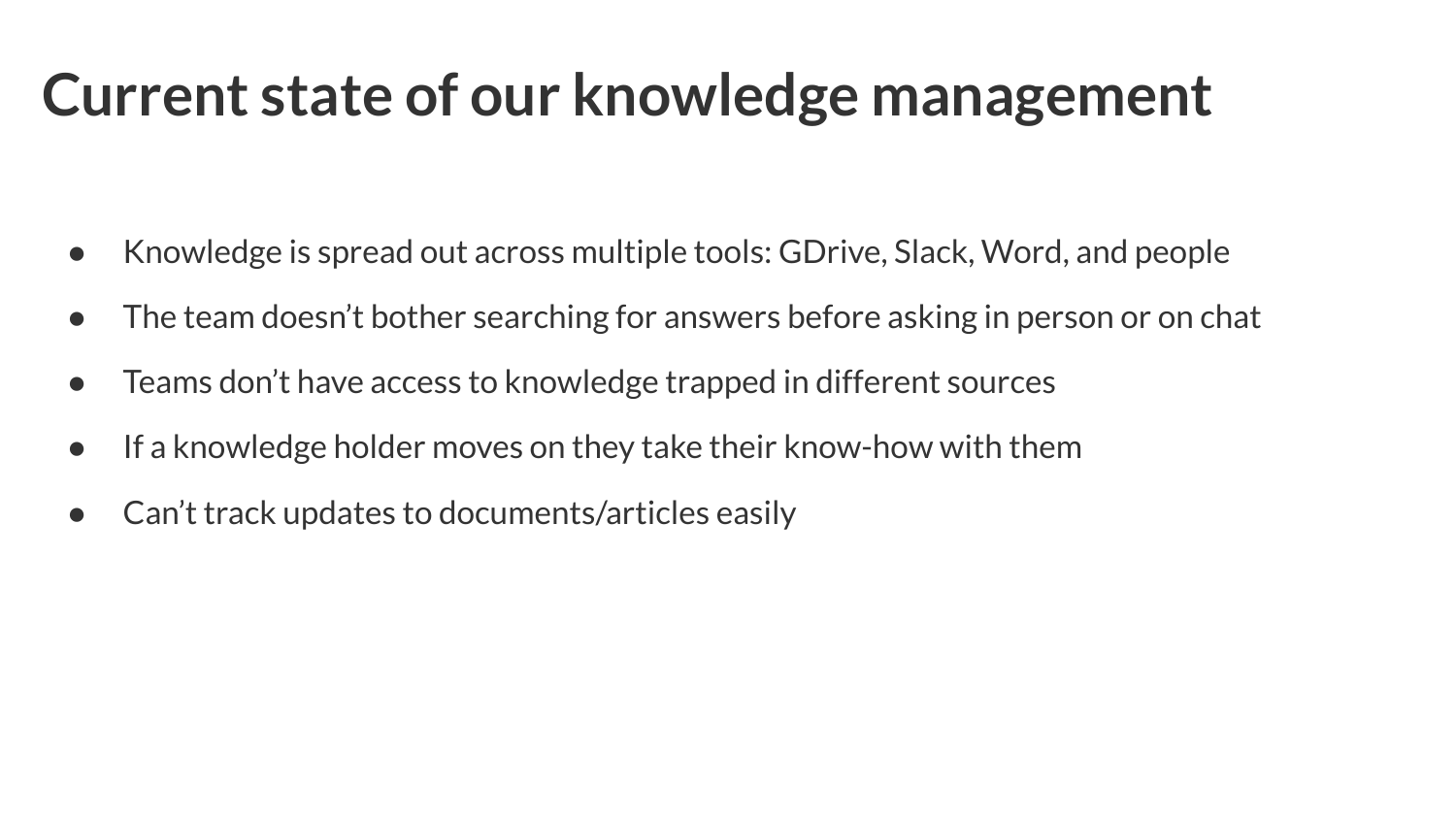### **Problems we are trying to solve**

- Reduce single point of failure for highly knowledgeable individuals
- Save time be leveraging past solutions
- Train new hires faster and reduce time to ramp up
- Improve employee retention and engagement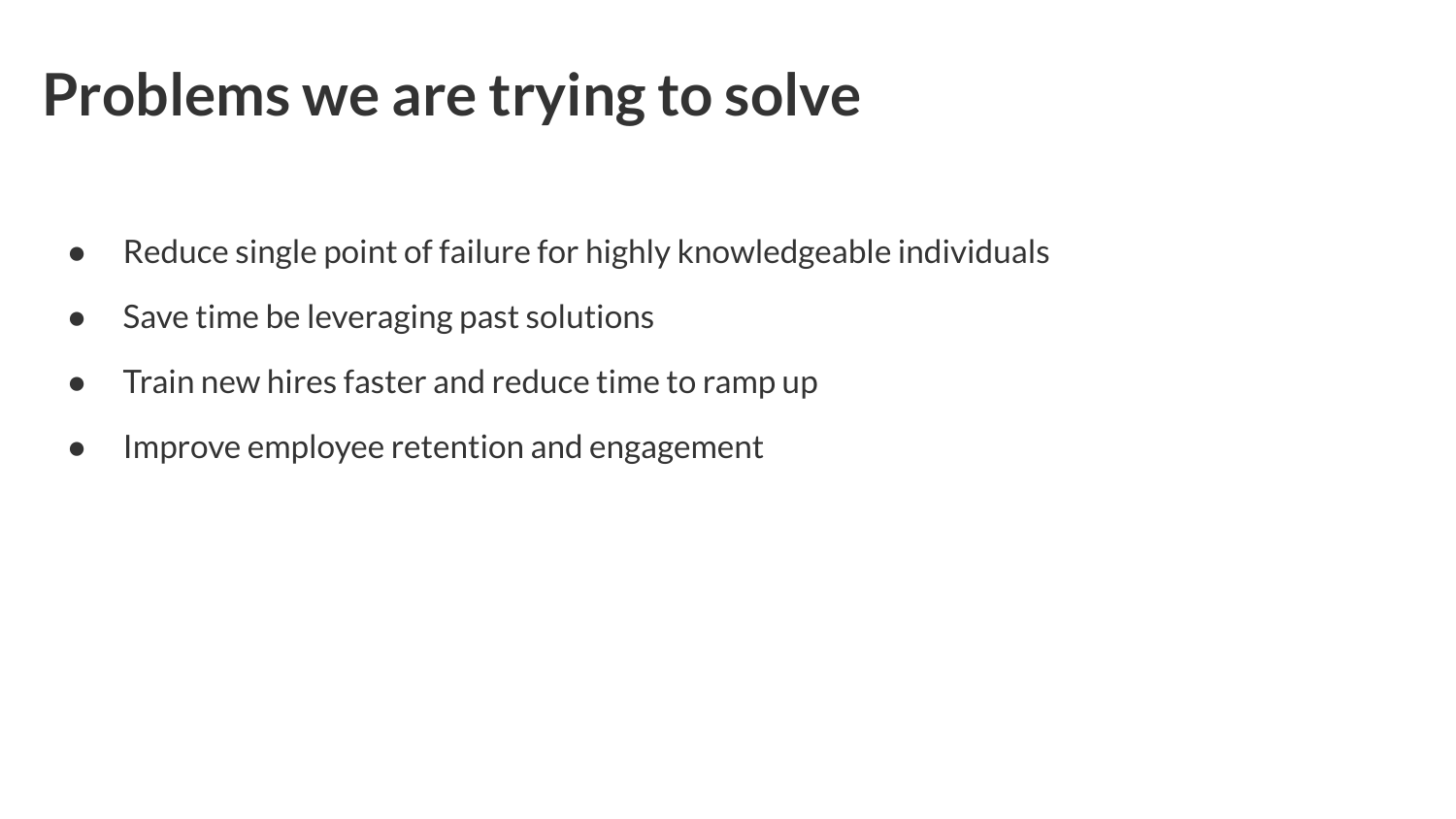## **How is an internal knowledge base different?**

**An IKB is different than our existing tools for a few reasons:**

- One **single source of truth** for documentation
- Contextual search accessible in our chat channels and DMs
- Notifications to make sure people are seeing what is being shared
- Ability to easily track changes to knowledge over time
- Workflows to capture questions and assign specific people to answer them
- Tools to keep knowledge organized and updated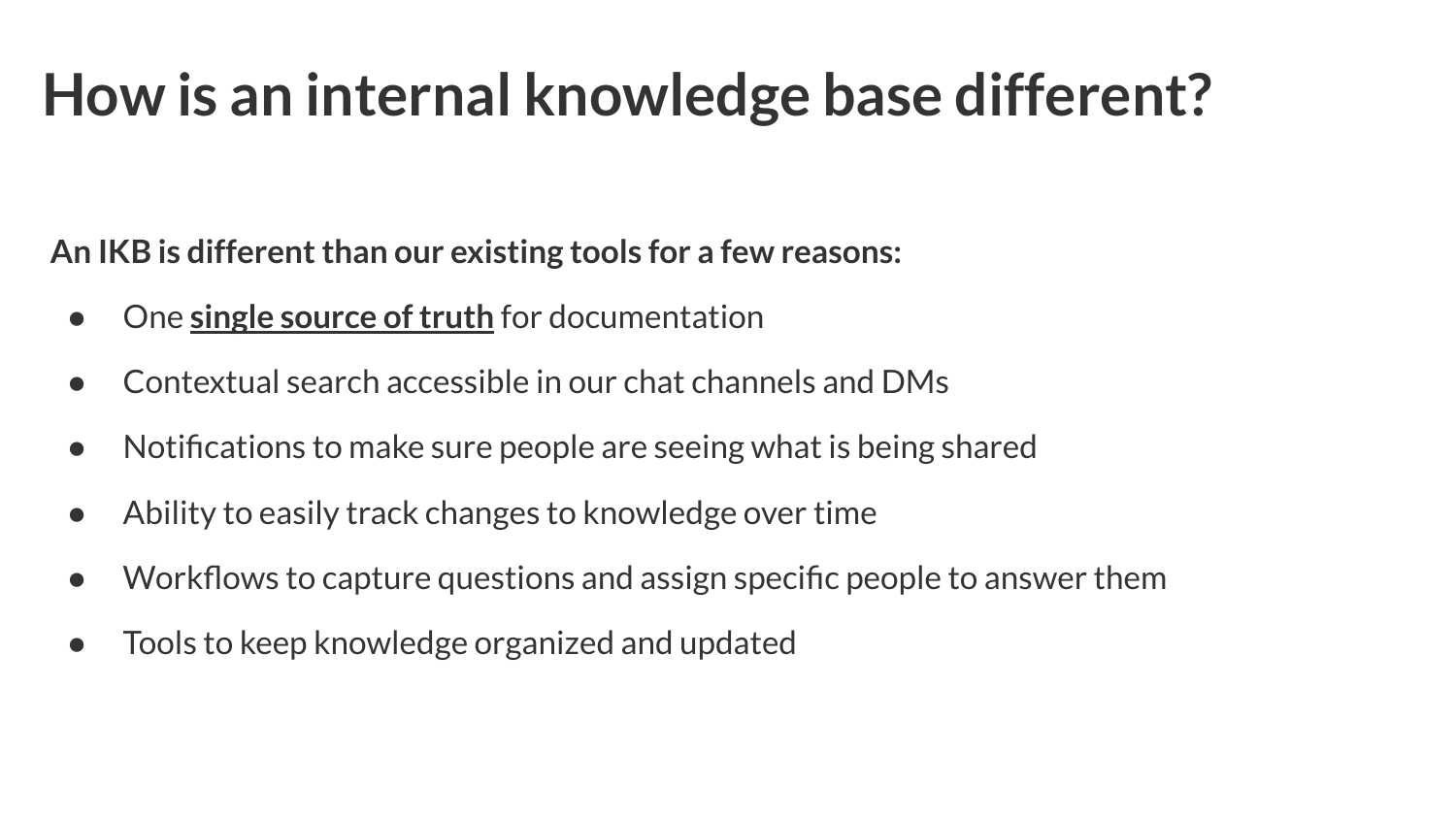## **ROI: Calculating the savings of an IKB**

- According to research by [McKinsey](https://www.mckinsey.com/industries/technology-media-and-telecommunications/our-insights/the-social-economy?utm_source=blog&utm_medium=2.helpjuice.comadmin/questions/7-shiny-gold-benefits-internal-knowledge-base?utm_source=blog&utm_medium=2.helpjuice.comdashboard):
	- The average knowledge worker spends **20% of their time searching** for internal information or tracking down colleagues to help with specific tasks
	- A searchable record of knowledge can **reduce the time by up to 35%** people spend looking for company information
- Assuming our team works 8 hours per day, then each person **spends 1.6 hours** looking for information each day:
	- That's an entire day per person each week
- For example: 25 people spend 9,600 hours/year searching for information:
	- Assuming the average person's salary is \$30/hour, that's \$288,000/year wasted!
	- $\circ$  Reducing the time spent searching by 35% saves us \$100,800 per year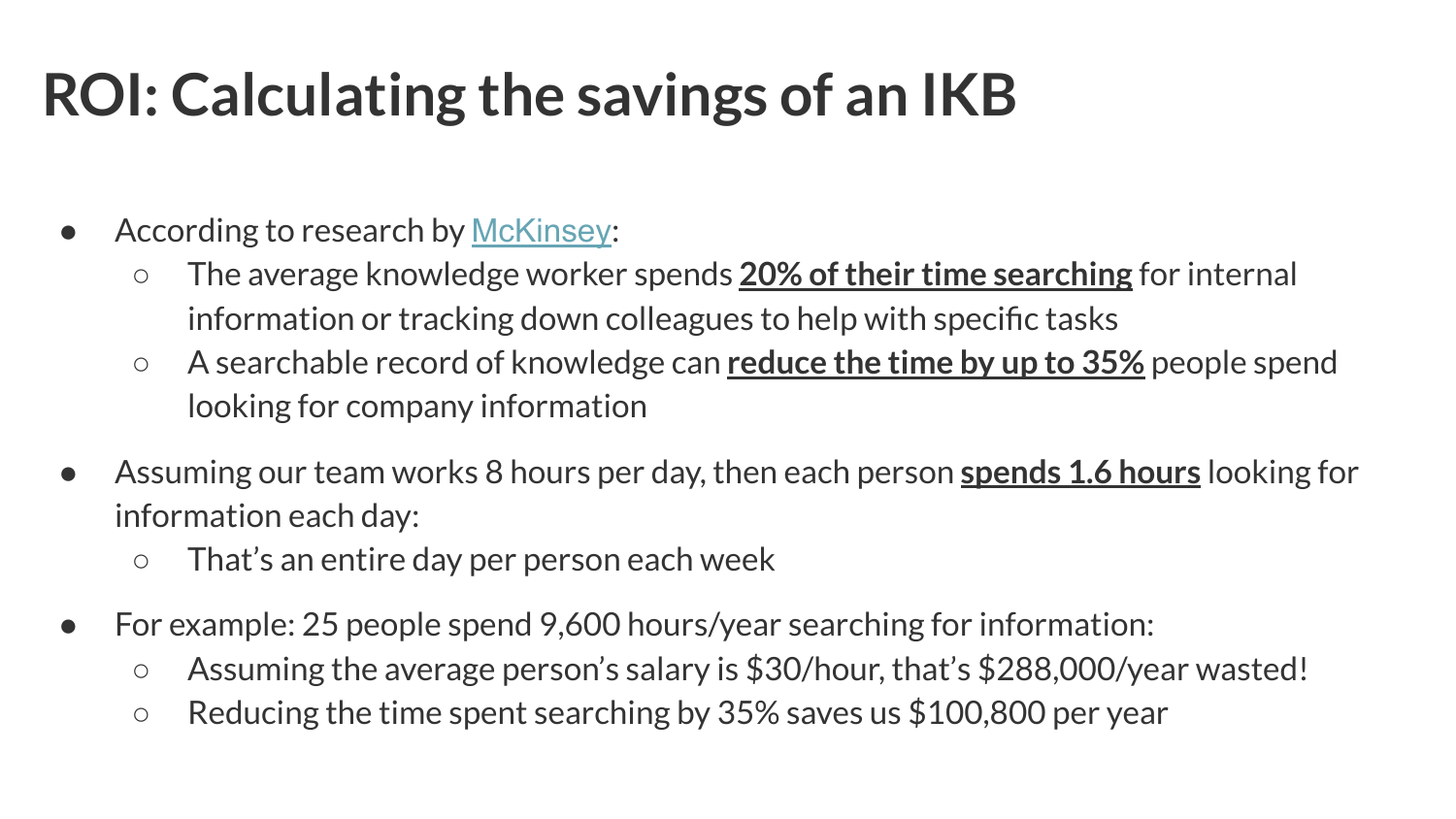## **ROI: Continued**

- Organizations with a strong onboarding process improve new hire retention by 82% [[source\]](https://b2b-assets.glassdoor.com/the-true-cost-of-a-bad-hire.pdf)
	- *Benefit*: We can retain our team members longer and make their onboarding experience better
- Organizations with a standard onboarding process experience 50% greater new-hire productivity [[source\]](https://www.shrm.org/resourcesandtools/hr-topics/talent-acquisition/pages/dont-underestimate-the-importance-of-effective-onboarding.aspx)
	- *Benefit*: Faster ramp up time means we can hire less people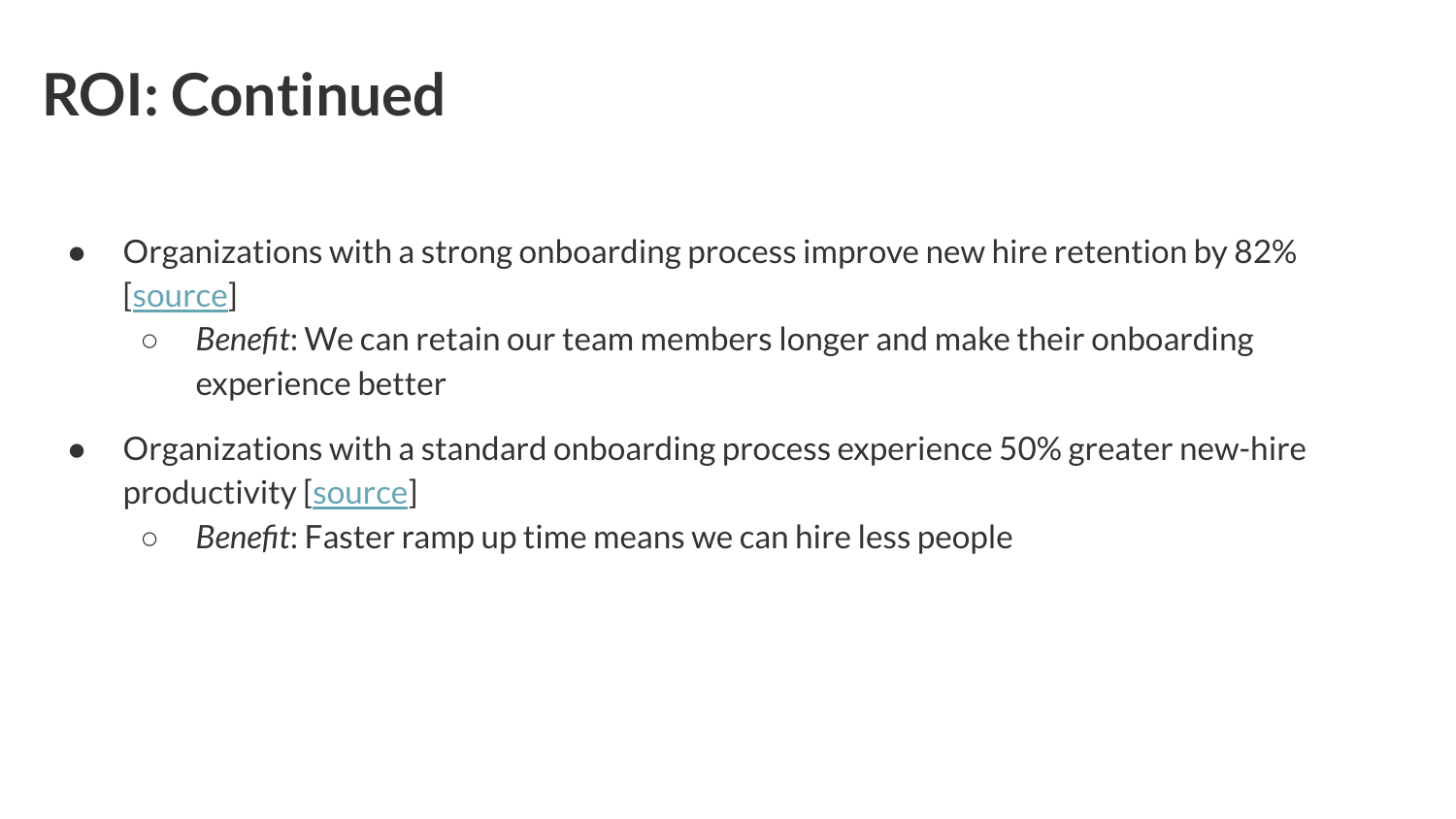#### **Baseline software needs**

- **Global solution**: Anyone in the organization can log in (via SSO)
- **Cloud deployment**: We need a solution ASAP that is fast and cheap to deploy without engineering/IT resources
- **Interface**: Needs to be simple, web-based, user-friendly, and easy to learn for new users/admins
- **Connected**: Should work with our other tools to import existing information and manage permissions
- **● Admin:** Ability to configure user roles
- **Reporting:** What articles are being read, by who, and how often
- **Search:** Contextual, reliable search
- **Notifications**: Slack and email notifications to make sure people read what is written